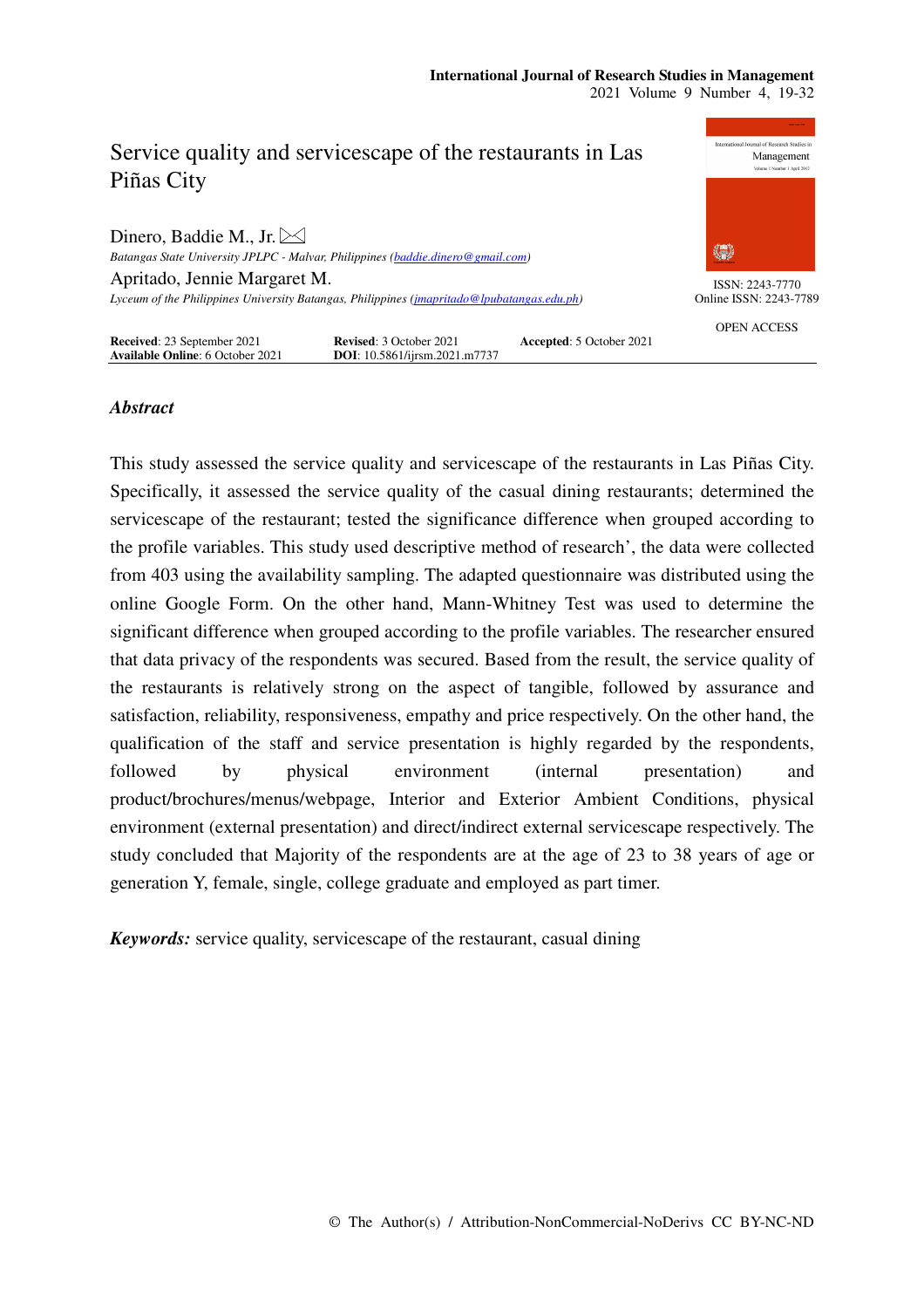## **Service quality and servicescape of the restaurants in Las Piñas City**

## **1. Introduction**

A restaurant, like any other business, necessitates a well-thought-out business strategy. Various concepts are used in the restaurant industry. It covers all areas of the business, including the target demographic, the establishment's design, customer service, and, most significantly, the cuisine that will be offered. Restaurants should have a pleasant environment, delicious food that caters to a wide range of consumers, a well-designed dining room, and staff with a pleasant demeanor. When dining in a restaurant, the food's quality and the physical surroundings have an impact on the client. According to Du (2017), there are many different types of restaurant concepts; nonetheless, the concept of a restaurant must be established and understood because it acts as the foundation for the remainder of your business plan. Many other aspects of the development of your restaurant's operation, such as the restaurant's idea will influence the type of cuisine, the type of service, the menu design, the price, the size and seating capacity, the furnishing style, and the operation hours.

A full-service restaurant serves casual eating. It has a relaxed and comfortable atmosphere. The casual dining menu is extremely inexpensive and fits into any budget. The menu's design and the ambiance entice families to dine in. A family-style restaurant that serves a full-course meal can also be classified as a casual dining establishment. A family-style restaurant is a casual dining establishment where patrons can relax in the dining room while receiving meals on a platter. The concept of casual dining is served in a family-oriented restaurant with table service, non-disposable dishes, reasonable prices, classic cuisines with featured dishes and some customized sauces and decorations, and cozier and inviting décor and environment (Du, 2017). Family-style dining, according to Mealy (2018), is when customers help themselves to the cuisine, which is served on platters (just like at home). Many traditional Chinese and Korean restaurants provide this style of dining. Quality alone is not a full measure of how restaurant guests or customers react to their waiters' activities, but a distinct style of service delivery on a dimension other than quality is also a component in determining customer contentment in a certain restaurant (Giebelhausen et al., 2016).

With the changes to the infrastructure, the restaurant should focus on innovation as well. They must be knowledgeable about current trends, cooking styles, service, and design. To boost their bottom line, the majority of eateries are increasingly innovating. Implementing innovation, according to (Lee et al., 2016), can boost restaurant performance. New food items and service systems, as well as marketing innovations such as the use of social networking sites to promote the business and customer loyalty programs, are examples of restaurant innovations (Ivkov et al., 2018). Innovation aid in market survival, process and product improvement, and business idea upgrading.

The entire world was just confronted with the most fatal illness, COVID-19. People from all over the world were affected by the disaster. COVID-19 has killed 571,199 people and infected nearly 32 million people in the United States since January, according to (Hernandez et al., 2021). According to an Associated Press investigation (AP, 2021), Europe has now had 1 million COVID-19 deaths, and the situation remains "serious," with around 1.6 million new cases reported every week in the region. In the Philippines, the COVID-19 issue has gotten worse.

Since the beginning of April, the country has averaged more than 10,400 daily COVID-19 cases, approximately double the amount in March and much higher than the 213 per day in April 2020 and 2,169 in the second half of last year, according to health ministry data. Not only were people's lives impacted, but so were businesses, particularly in the hospitality industry. Due to a lack of revenue, some eateries had to close (Grindy, 2020). Restaurants, on the other hand, are putting up a strong fight. Because so many people's lives are on the line, there's a lot of life in it. Even if it was simply for the sake of their staff, several firms have remained open.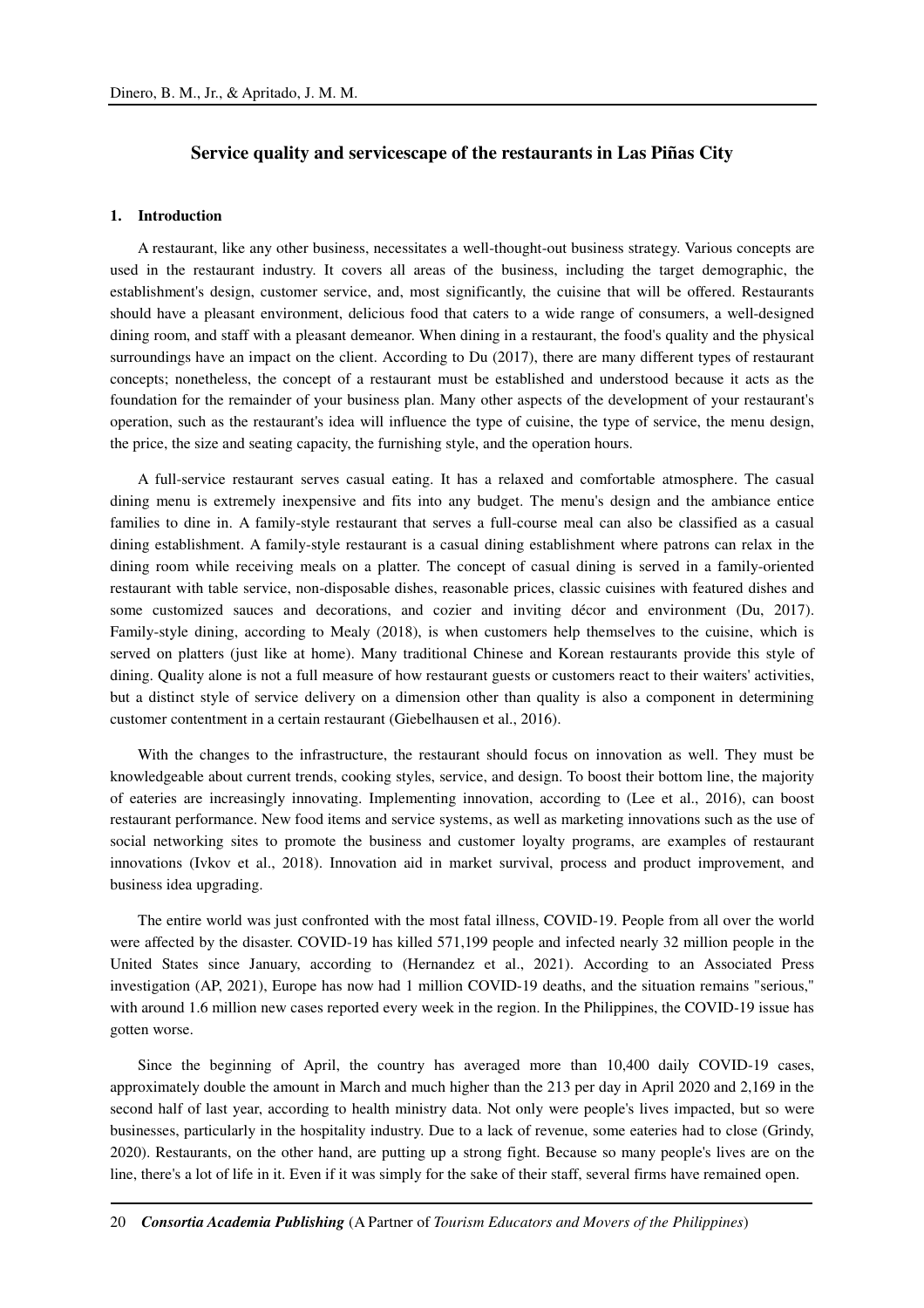According to (Taylor, 2020), the ability to reopen for eating here service was a welcome shift for restaurateurs; but, because worries about safety and social alienation remained, many restauranteurs had to get inventive in guaranteeing guest and worker safety. Most restaurants in Metro Manila have installed a temperature scanner to monitor the temperature of their patrons, as well as a disinfection matting before entering the premises.

SERVQUAL is a multidimensional research tool that evaluates the factors that determine the quality of restaurant service. Five dimensions are used to assess service quality. This covers both tangibles and satisfaction, such as dependability, responsiveness, assurance, empathy, and price. The importance of service quality in maintaining the company's development capability has been identified. The SERVQUAL scale is the most used tool for assessing service quality in today's service business, according to (Hu et al., 2017).

One of the most critical issues that every organization encounter is providing high-quality service to clients (Namin, 2017). The Servicescape model was created to demonstrate the importance of the actual setting in which the service is provided. A better perception of the servicescape, according to Cautela Tvrzská de Gouvêa et al., (2020), helps to the establishment of a pleasant attitude toward revisiting a restaurant. A positive assessment of an environment in terms of its spatial layout, signs, and symbols generates pleasant feelings and memories, as well as aids in the formation of good opinions.

The goal of the servicescapes model is to explain people's behavior in service settings so those surroundings can be constructed that do not accomplish corporate goals in terms of behavioral reactions. (Lap-kwong, 2017), Customer satisfaction and service quality have long been seen as key considerations in achieving competitive market success. Customer service is a crucial factor of every establishment. It covers the majority of the procedures. The most significant aspect of marketing quality that determines restaurant quality and loyalty is people (Kukanja et al., 2016). The restaurant's service should be in keeping with the ambiance, design, and cuisine. Together with the restaurant's facilities, customer service is the restaurant's face. For best customer satisfaction, restaurants must plan, implement, evaluate, and improve on many elements of service operations on a regular and continual basis (Limakrisna & Ali, 2016). In Metro Manila, there are several eateries, particularly in the city Las Piñas. The majority of them are restaurants with a relaxed atmosphere. Due to the Asian ex-pats that reside among the natives, they serve a range of cuisines, some of which are Filipino in origin and others which are Asian in origin. To build on the problems generated by the study's findings, the researcher is inspired to analyze service quality and servicescape. As a result, restaurateurs will be better aware of how to improve their business by offering superior service, affecting customer satisfaction and retention in the foodservice industry. The overall goal and hypothesis must be stated. It also discusses the study's implications for the intended community and profession's practice, as well as its contribution to the discipline.

### *1.1 Objectives of the study*

This study assessed the service quality and servicescape of the restaurants in Metro Manila. Specifically, 1) it presented the demographic profile of the respondent in terms of age, sex, civil status, educational background and occupation; 2) assessed the service quality of the casual dining restaurants in terms of: tangible, reliability, responsiveness, assurance, empathy, price and satisfaction; 3) determined the SERVICESCAPE of the restaurant in terms of physical environment (external presentation and internal presentation), qualification of the staff and service presentation, interior and exterior ambient conditions, product / brochure / menu / webpage, and direct / indirect external service influence; 4) tested the significance difference in the assessment of service quality in terms of tangible, reliability, responsiveness, assurance, empathy, price and satisfaction, and servicescape in terms of physical environment (external presentation and internal presentation), qualification of the staff and service presentation, interior and exterior ambient conditions, product / brochure / menu / webpage, and direct / indirect external service influence when grouped according to the profile variables.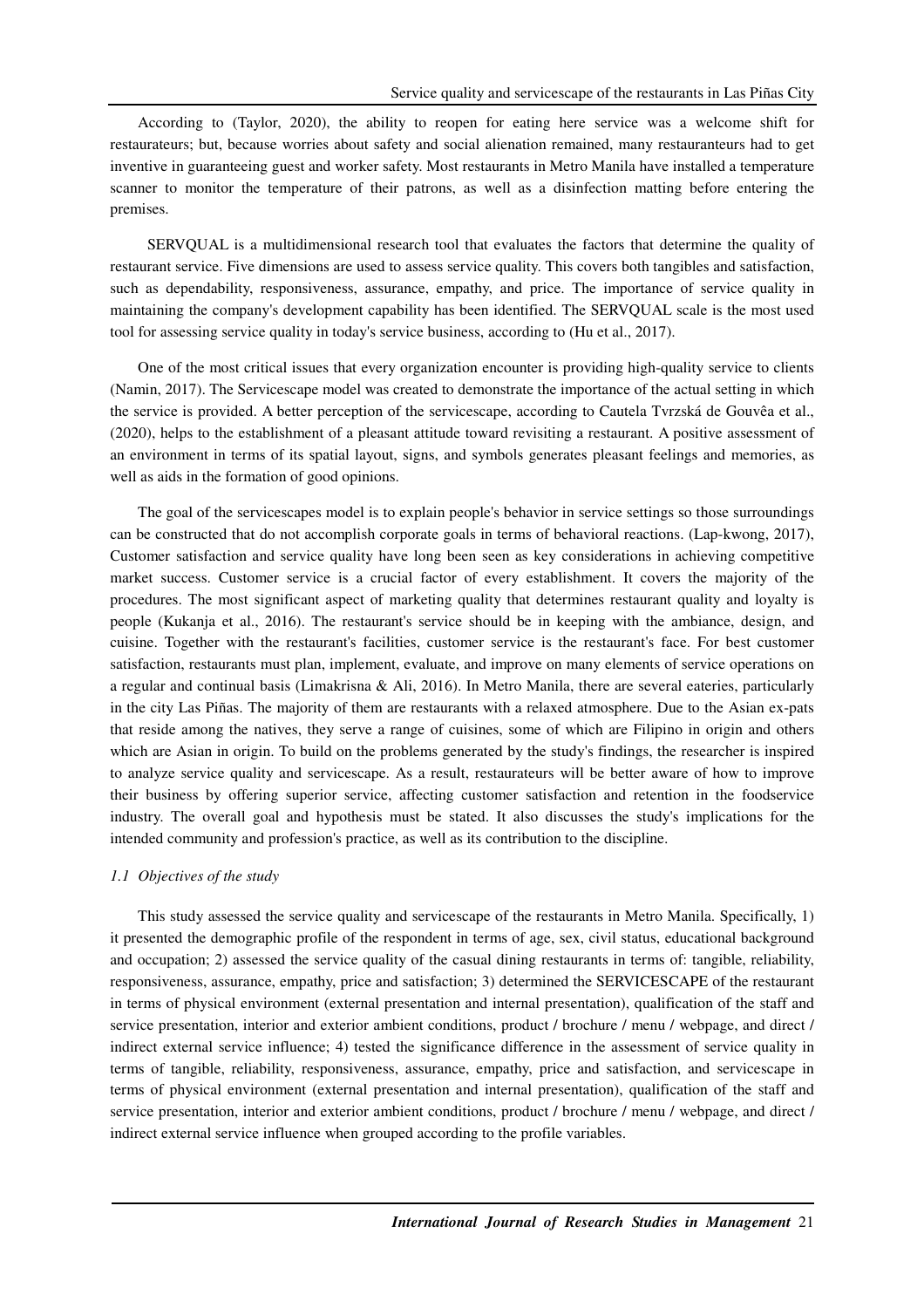## **2. Methods**

*Research Design -* The purpose of this research was to see if there was a link between restaurant service quality, servicescape, customer service, and facility innovation in Metro Manila, specifically in Las Piñas City. The descriptive technique was used in this study to collect and classify the data to demonstrate the relevance of the association between the respondents' profile and the restaurant's service quality and Servicescape. According to McCombes (2020), descriptive research aims to accurately and systematically describe a population, condition, or phenomenon. A descriptive research plan might use a variety of research approaches to investigate one or more variables.

*Participants of the Research -* Customers from a selected casual dining restaurant in Las Piñas took part in the survey. There were five (5) casual dining restaurants that have been opened for three years. A total of 403 people were requested to participate in the data gathering. G\*Power 3.1.9 was used to calculate the sample size. The effect size of the detected number of participants is 0.25, with a power probability of 0.95 and an alpha level of 0.05. The google form was used to sample the participants. For distribution, the researcher used Facebook Messenger and enlisted the help of friends and relatives to circulate the questionnaire to others who had dined at the selected restaurants. The participants in the study were divided into four groups: those under the age of 22 and below (Generation Z), those between the ages of 23 and 28, (Generation Y), 39-54 (Generation X), and 55 and up (Generation X) (Baby Boomers).

*Instrument -* For measuring the SERVOUAL and the SERVICESCAPE of the restaurants, this study employed a modified questionnaire from the studies of Marković et al. (2011), Nguyen et al. (2018), and Turker et al. (2018). The study instrument had been validated by the researcher's advisers. A pilot test was done to determine the research instrument's reliability. The thirteen variables' Cronbach's coefficients are over 0.8 and substantially higher than 0.7, exceeding the stated requirement. Furthermore, the item-total correlations of all variables are greater than 0.8, with the lowest being 0.834 and the greatest being 0.953. As a result, the variables meet all of the criteria for analysis reliability. The demographics of the responder are covered in the first section of the questionnaire. The second half will evaluate the casual dining restaurant's service quality in terms of tangibles such as reliability, responsiveness, assurance, empathy, price, and satisfaction. The third step is to determine the restaurant's Servicescape, which includes the physical environment (both external and internal presentation), staff qualification and service presentation, interior and exterior ambient conditions, products/brochure/menu/webpage, and direct and indirect external Servicescape.

*Data Gathering Procedures -* Before the researcher was granted permission to perform this study by the Dean of the Graduate School of the Lyceum of the Philippines – Batangas, the research instrument had gone through various procedures and revisions to comply with modern food and beverage industry standards. Following approval, the researcher used Google Forms and Facebook Messenger to disseminate the questionnaire to his family, relatives, and friends, as well as other persons associated with his family, relatives, and friends who had dined at the restaurants that are part of this study. Even though the questionnaires were sent online, the data collection took a week.

*Data Analysis -* To evaluate the data, the data was encoded in Microsoft Excel and processed via SPSS ver.16. Frequencies and percentages were used to report categorical variables. The mean and median were presented for both continuous and ordinal variables. The Mann-Whitney test was used to assess the significant difference when the SERVQUAL and the SERVICESCAPE of the restaurants were grouped by profile.

*Ethical Considerations -* The respondents were given plenty of time to react to the question by the researcher. The respondent was treated with the utmost respect. Before the study, the respondents gave their full consent. Respondents and organizations that took part in the study were kept anonymous.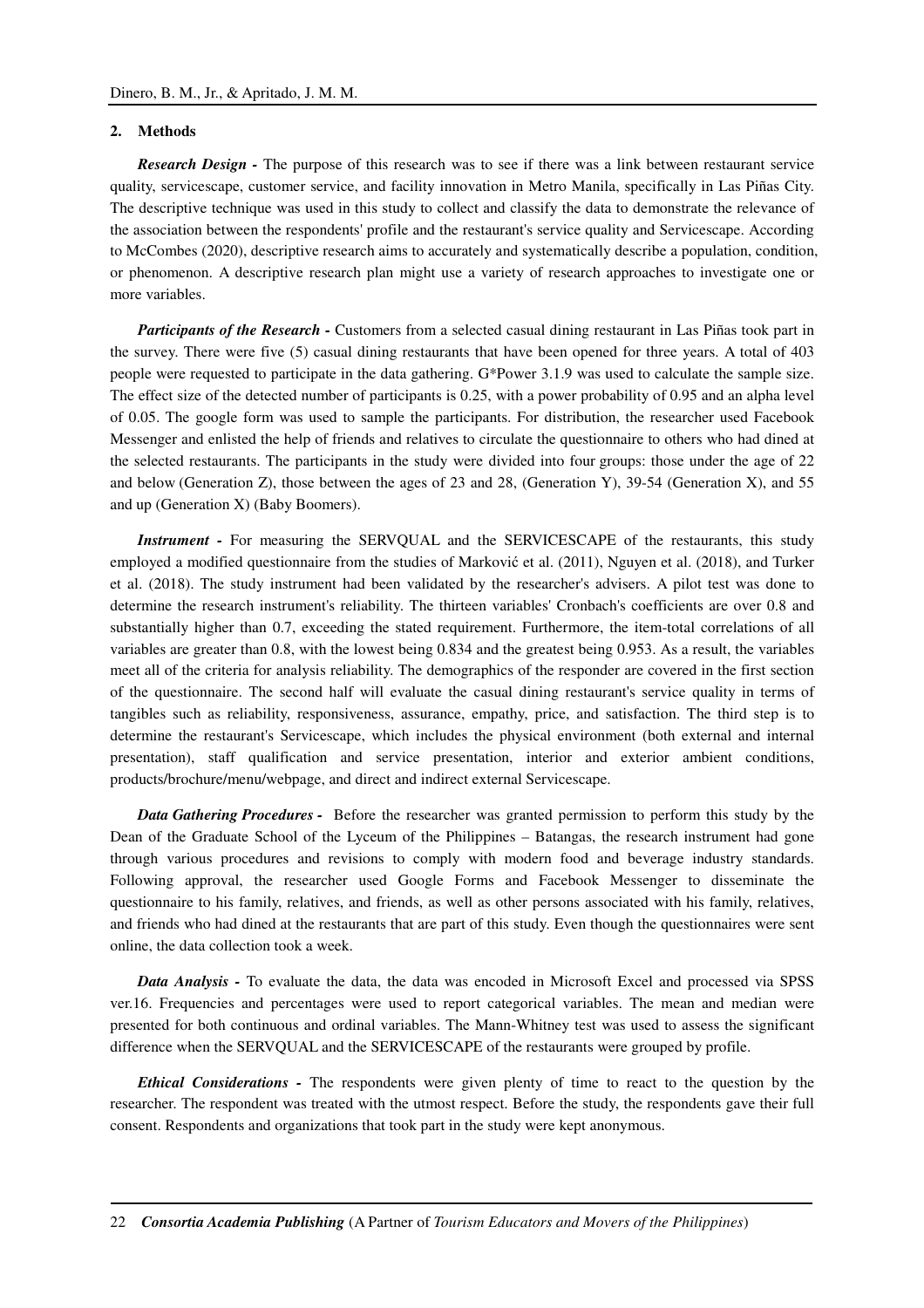#### **3. Results and Discussion**

The percentage distribution of the respondents' profiles is shown in Table 1. In terms of age, the majority between the ages of 23 and 38 belong to generation Y, with 182 or 45.20 percent; 39 to 54 years old belong to generation X, with 99 or 24.60 percent; 22 years of age and below belong to generation Z, with 96 or 23.80 percent; and 55 years and above have the least number of 26 or 6.50 percent. The statistics suggest that the majority of individuals dining during the pandemic are from generation y, meaning those between the ages of 23 and 28. Generation x, or those between the ages of 39 and 54, are the next in line. Baby Boomers, who are 55 and older, have the lowest income. Also, those in generation Z are 22 years old or younger.

## **Table 1**

| Age                                | Frequency | Percentage $(\% )$ |
|------------------------------------|-----------|--------------------|
| 22yrs old and below (Generation Z) | 96        | 23.80              |
| 23-38yrs old (Generation Y)        | 182       | 45.20              |
| 39-54 yrs old (Generation X)       | 99        | 24.60              |
| 55yrs old and above (Baby Boomers) | 26        | 6.50               |
| <b>Sex</b>                         |           |                    |
| Male                               | 153       | 38.00              |
| Female                             | 250       | 62.00              |
| Civil Status                       |           |                    |
| Single                             | 225       | 55.80              |
| Married                            | 171       | 42.40              |
| Widow/Widower                      | 7         | 1.70               |
| <b>Educational Attainment</b>      |           |                    |
| High School                        | 11        | 2.70               |
| College                            | 318       | 78.90              |
| Post Graduate                      | 62        | 15.40              |
| Others                             | 12        | 3.00               |
| Occupation                         |           |                    |
| Employed Full time                 | 245       | 60.80              |
| <b>Employed Part-time</b>          | 30        | 7.40               |
| Seeking Opportunities              | 55        | 13.60              |
| Retired                            | 9         | 2.20               |
| Prefer not to say                  | 64        | 15.90              |

*Percentage distribution of the respondents' profile*

Since the Inter-Agency Task Force for the Management of Emerging Infectious Diseases, or IATF, announced their rules and regulations, it appears that people aged 55 and over, as well as those aged 22 and up, are still adhering to the rules and regulations. According to the IATF (2020), as stated in their Omnibus Rules on Community Quarantine with Amendments, section 3 number 3 of their guidelines. Anyone under the age of fifteen (15), those over sixty-five, those with immunodeficiency, comorbidity, or other health risks, and pregnant women, as well as anyone who lives with them, are required to stay in their homes at all times, except when necessary for obtaining essential goods and services, or for work (As amended by paragraph A of IATF Resolution No. 79, dated October 15, 2020.) Meanwhile, female respondents account for 250 (or 62.00 percent) of the total population, while male respondents account for 153 (or 38.00 percent). Our population is reported to have a higher proportion of females than males. The findings even suggest that women are primarily responsible for purchasing food for personal consumption or the provision of meals to their families. According to the tabulated census of (DOH, 2020), the number of people aged 5 to 65 in Las Piñas City is 576, 531, with males numbering 283,459 and females numbering 293,072.

The majority of respondents are single (225, or 55.80 percent); married (172, or 42.40 percent); and widow/widower (172, or 42.40 percent) in terms of civil status (7, or 1.70 percent). The findings suggest that majority of single respondents prefer to go outside. It's also reasonable to suppose that they spend more time dining alone in restaurants, mingling with their friends, than they do remain at home or eat with their families. The breakfasting commuter, the household members with clashing schedules: eating alone has become a distinguishing characteristic of modern life (Fleming, 2019). A married couple spends most of their time at home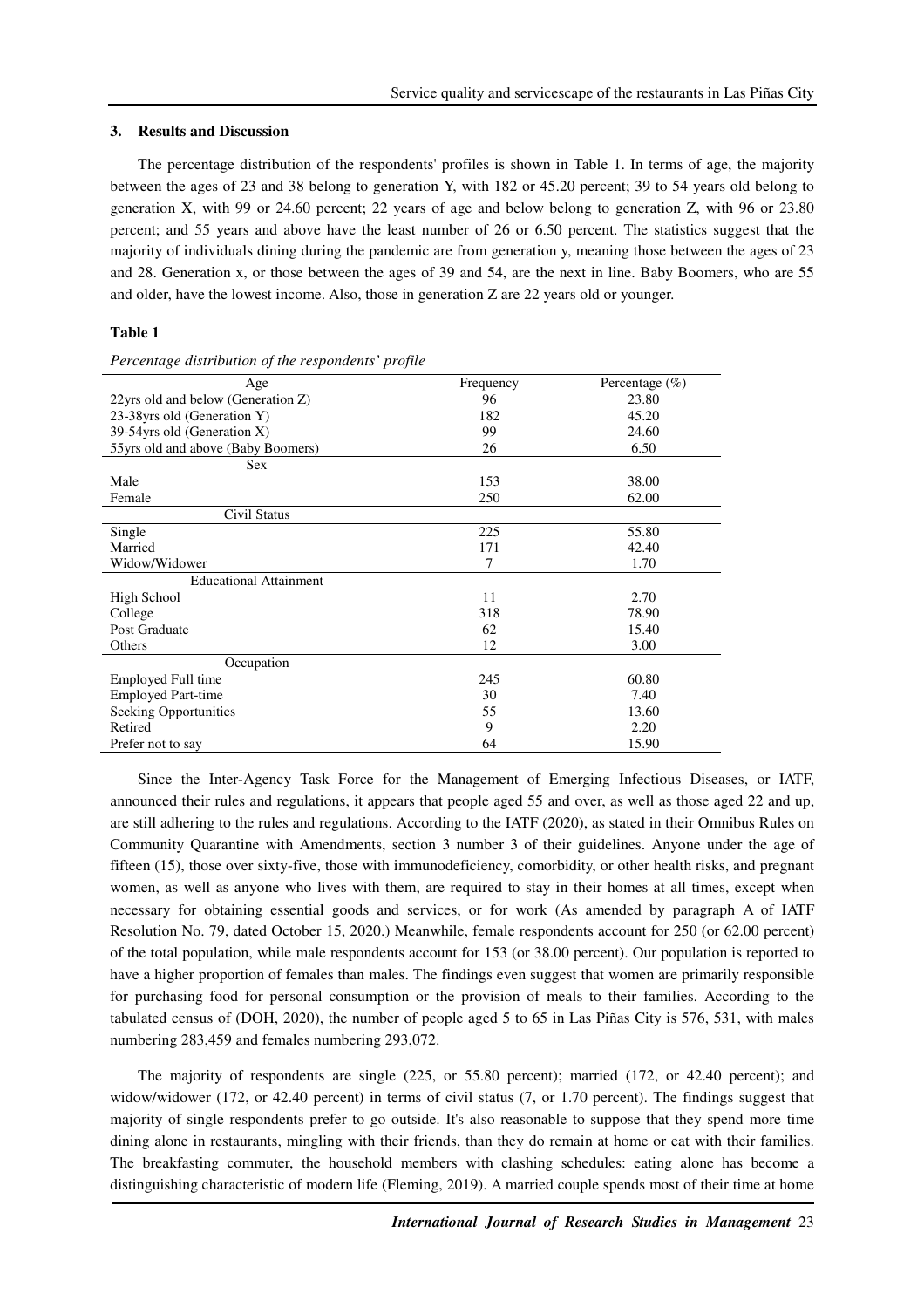and has responsibilities to their family. Instead of dining out, some people prefer to spend time and eat with their families at home rather than in public settings. The government also claims that just a small number of people are allowed to dine in.

When it comes to respondents' educational attainment, the majority (318 or 78.70 percent) are college graduates, followed by postgraduate degrees (62 or 15.40 percent), other (12 or 3.00 percent), and high school graduates (11 or 2.70 percent). Because we are in the midst of a pandemic, students and younger kids are not permitted to leave the residence. Furthermore, a large portion of the respondents are employed full time, accounting for 245 or 60.80%; followed by these preferring not to say, accounting for 63 or 15.60 percent; seeking opportunities, accounting for 55 or 13.60 percent; employed part, accounting for 30 or 7.40 percent; and retired part, accounting for 9 or 2.20 percent.

In terms of occupations, the majority of the participants work full-time to support their families. Following that, they either prefer not to say or are simply working on a project-based structure. The next step is to look for opportunities. This is someone who has recently graduated from school or is currently unemployed. Another is part-time employed. Most employees nowadays are hired on a part-time basis, and some of them may even be students. They must work to support themselves during their studies. The least is the no longer employed. These are the people who are not working but receive a pension to help them meet their necessities.

The unemployment rate in January 2021 remained steady from 8.7% in October 2020, according to PSA. This is the lowest rate since April 2020, but it is higher than the January 2020 figure of 5.3 percent. However, the employment rate in January 2021 was 91.3 percent, the same as in October 2020. This means that out of a total workforce of 45.2 million Filipinos, 41.2 million were working in January 2021. This projection falls short of the 94.7 percent predicted in January 2020. 2021) (PSA). Furthermore, according to the PSA (2021) study, in January 2021, 6.6 million underemployed or employed people reported a wish for greater hours of work in their current job, a second job, or a new job with long hours of work, accounting for 16.0% of the total employed population. This rate of underemployment is greater than the 14.4% rate in October 2020 and the 14.8 percent rate in January 2020.

#### **Table 2**

|                | ~<br>$\overline{ }$ |               |                       |      |
|----------------|---------------------|---------------|-----------------------|------|
| Indicators     | Cronbach Alpha      | Weighted Mean | Verbal Interpretation | Rank |
| Tangible       | 0.908               | 3.53          | Strongly Agree        |      |
| Reliability    | 0.906               | 3.42          | Agree                 |      |
| Responsiveness | 0.843               | 3.39          | Agree                 |      |
| Assurance      | 0.898               | 3.45          | Agree                 | 2.5  |
| Empathy        | 0.949               | 3.32          | Agree                 |      |
| Price          | 0.834               | 2.56          | Agree                 |      |
| Satisfaction   | 0.910               | 3.45          | Agree                 | 2.5  |
| Composite Mean |                     | 3.30          | Agree                 |      |

*Assessment on the Service Quality of the Restaurants* 

*Legend*: 3.50 – 4.00 = Strongly Agree; 2.50 – 3.49 = Agree 1.50 – 2.49 = Disagree ; 1.00 – 1.49 = Strongly Disagree.

Table 2 shows the summary table on the service quality of the restaurants with the composite mean of 3.30 verbally interpreted as agree. Based on the result among the variables, tangible (3.53) is the topmost and strongly agreed by the respondents; followed by assurance and satisfaction (3.45) and reliability (3.42) as agreed. According to survey respondents, the restaurant was clean, well-maintained, and sanitized. Given that we are in the midst of a pandemic, respondents asked restaurants to adhere to government requirements such as social distance, chairs and tables segregated from one another, and a one-meter gap between clients. The restaurants' responders indicate that they are secure. They wanted the eateries to help the staff as well. When it comes to service, the staff informs customers about the menus and how they are prepared. The employees are also at ease and confident while working, and they can provide thorough answers to questions. The respondents are also satisfied with the excellent quality of service, the respondents have also expressed that they will return to the store and recommend the restaurants to others. According to Omar, et.al (2016), tangibles are the appearance of an establishment's physical facilities, equipment, and employees; restaurants use tangibles to represent their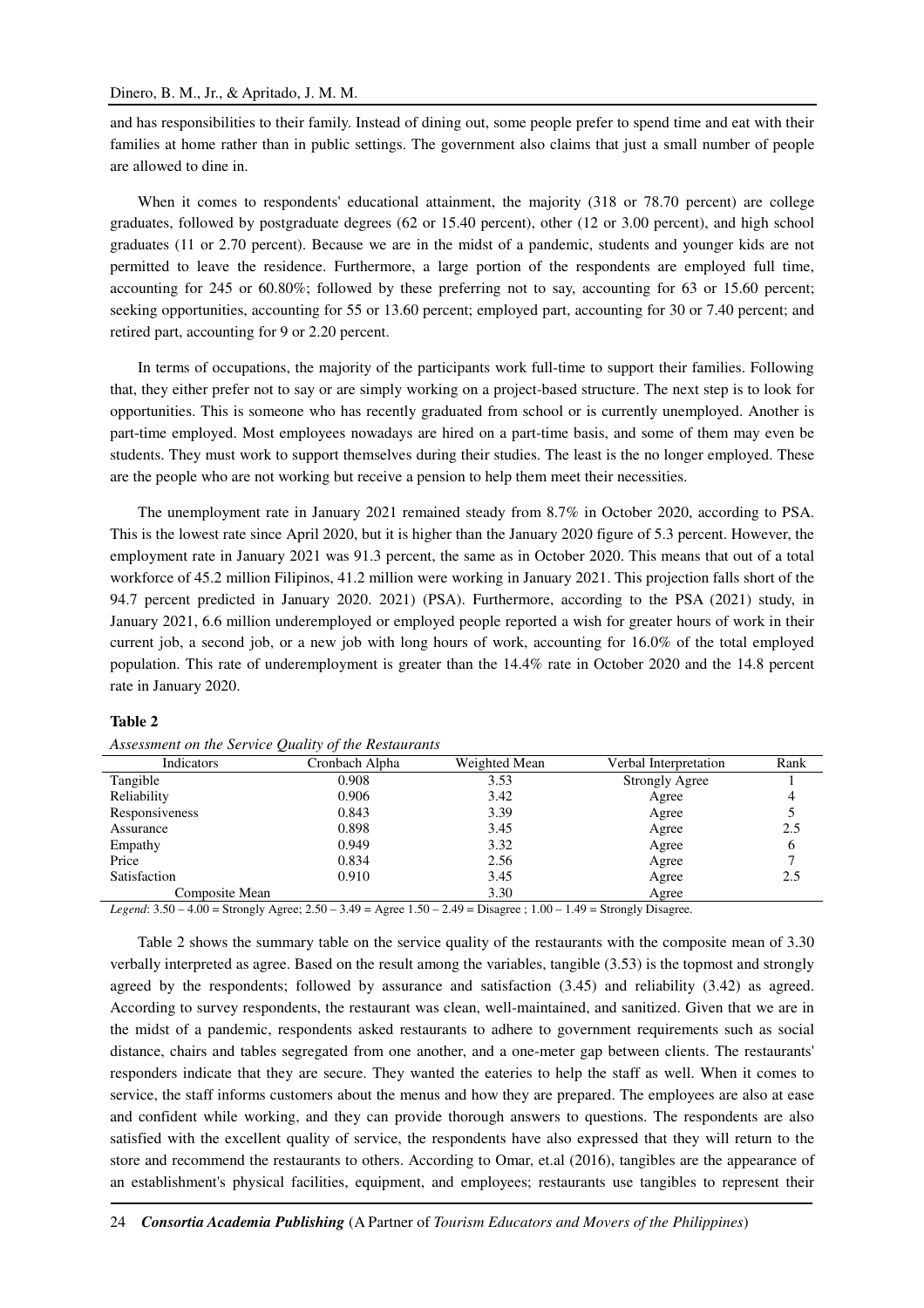image and signal quality to customers.

The rest of the variables are agreed by the respondents that the restaurant is responsive (3.39); and empathize (3.32) and the price turned the least among the sub-variables (2.56). Staff members are putting in extra effort to handle specific requests, according to the respondents. During busy periods, staff-maintained speed and quality of service, and they are courteous. The respondents also reveal that the staff gives the customer's best interests at heart; they are sympathetic and reassuring employees, employees provide individual attention, staffs anticipate customer's individual needs and wants and they give a special feeling to the customers. In many cases, pricing is the most important element to consider while purchasing food or other things. It has always been a determining factor in decision-making and a push factor in the acquisition. According to Amirudin (2013), pricing is the most influential factor in determining the relationship between service quality and price, and consequently has the greatest impact on customer loyalty. It was also shown that reduced consumer fares increase the likelihood of increased customer loyalty. Because service quality is a process carried out by all personnel in the organization, determining customer expectations is the most critical condition for boosting service quality (Wu & Cheng, 2013). Many aspects of the quality of the service that customers purchase is evaluated and interpreted by customers from their perspectives. In other words, they compare the expected and perceived quality of service (Uslu, 2020).

#### **Table 3**

|  | Assessment on the servicescape of the restaurants |  |
|--|---------------------------------------------------|--|
|  |                                                   |  |

| Indicators                                           | Cronbach Alpha | WM   | VI                    | Rank         |
|------------------------------------------------------|----------------|------|-----------------------|--------------|
| Physical Environment: External Presentation          | 0.953          | 3.51 | <b>Strongly Agree</b> |              |
| Physical Environment: Internal Presentation          | 0.947          | 3.54 | <b>Strongly Agree</b> | 2.5          |
| Qualifications of the staff and Service Presentation | 0.92           | 3.57 | <b>Strongly Agree</b> |              |
| Physical Environment: Internal Presentation          | 0.936          | 3.53 | <b>Strongly Agree</b> | 4            |
| Product/Brochures/Menus/Webpage                      | 0.95           | 3.54 | <b>Strongly Agree</b> | 2.5          |
| Direct/Indirect External Servicescape                | 0.938          | 3.50 | <b>Strongly Agree</b> | <sub>0</sub> |
| Composite Mean                                       |                | 3.53 | <b>Strongly Agree</b> |              |

*Legend*: 3.50 – 4.00 = Strongly Agree; 2.50 – 3.49 = Agree; 1.50 – 2.49 = Disagree ; 1.00 – 1.49 = Strongly Disagree.

Table 3 shows the summary table on the servicescape of the restaurants with the composite mean of 3.53 as strongly agree. The qualifications of the staff and service presentation (3.57) is the topmost among the variable, followed by physical environment: internal presentation and product/ brochures/ menus/ webpage (3.54); and Interior and Exterior Ambient Conditions (3.53). All indicators are strongly agreed upon by the respondents. Qualification of the staff and service presentation is very important in the servicescape of the restaurant. The restaurant should be disinfected all the time, table and chairs should be arranged after use so that when the next customer arrives the place is presentable and clean. Since the restaurant is presentable and clean this one goes also with the staff. Staff must be well-groomed all the time. They represent the image of the restaurant. Housekeeping of the restaurant should always be observed. Keeping the area clean and tidy is important. Most of the people are observing the cleanliness of the store. Now that we are in the pandemic, the restaurant should a good handwashing facility and they must provide hand sanitizer and it should always be visible in the restaurant. It must be placed near the entrance, counter, and in some part of the dining area. Restrooms must be clean, with plenty of soap and toilet paper, as well as a drying facility. The Internal presentation of the restaurant must be attractive with distinctive qualities that differentiate it from other restaurants. It should also have an excellent spatial layout and the designs of the interior are conforming to high quality. Contactless payment should be practice in the restaurant. Since we are in the world of technology. Restaurants must adapt to the technology. It is a good sign that they evolve to stay in touch with the customers. The brochure should be well-designed so that it is easy to read, and the food and beverage should be in keeping with the restaurant's image. The design of the webpage should be easy to navigate for the customers can use it very well.

In addition, the physical environment: external presentation (3.51) and direct/ indirect external servicescape (3.50) are also strongly agreed by the respondents. The number of customers coming into the restaurant must be restricted to avoid the spread of the virus among customers. This was also implemented by the government for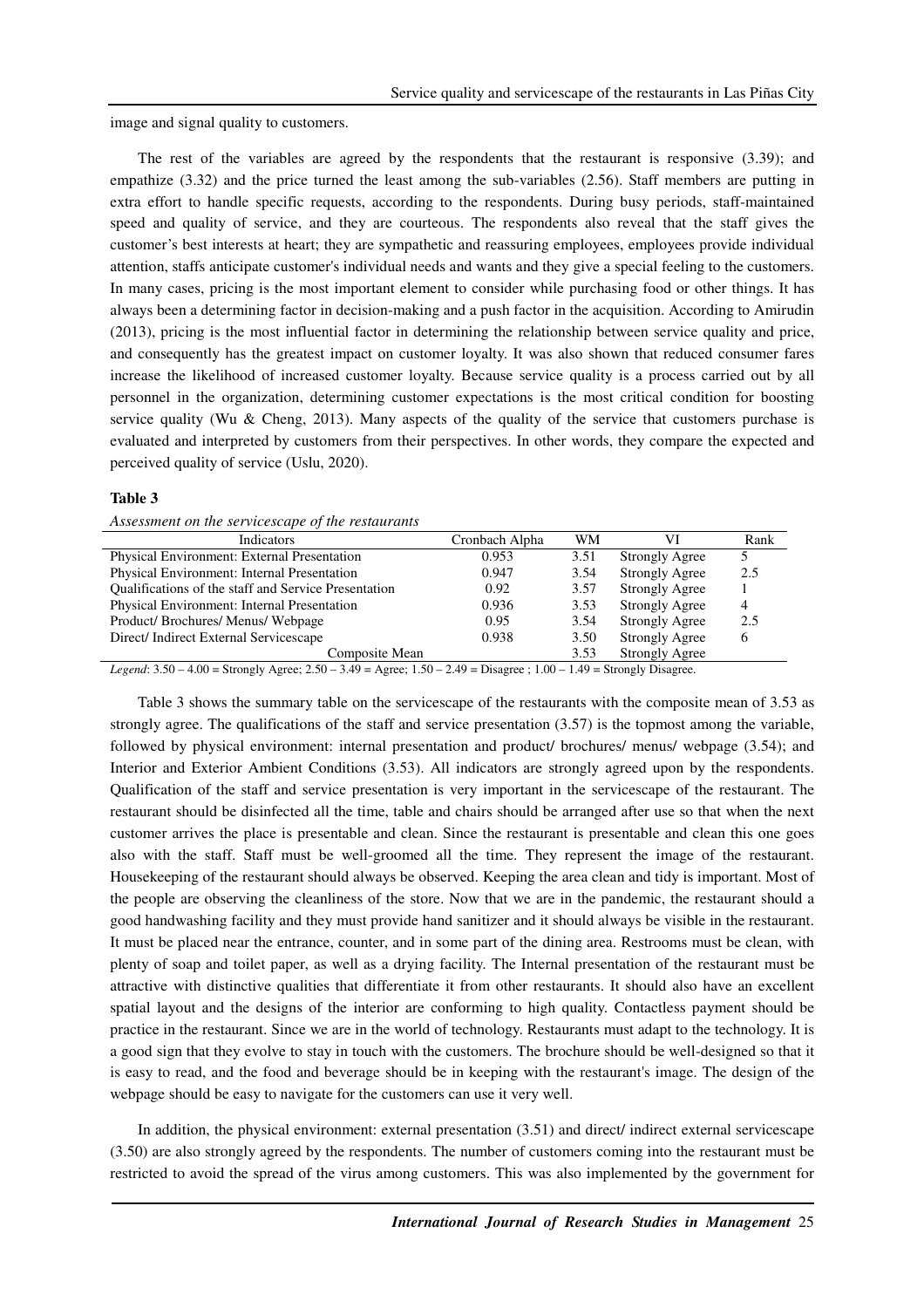the safety of the people. The exterior, layout, and landscape must give an impression to the customer. The restaurant should also have a temperature in the entrance to monitor the temperature of the guest. This has been practicing by all establishments since it is mandated by the government. Signage on the building must be seen clearly by the customer. The signage must be well place in front of the building. It stands as the landmark of the restaurant. The Exterior glass window must be clean so that the restaurant must look presentable from the outside view. The scenery must keep with the restaurant design and brand image it gives the customer a pleasant look with the restaurant. Information about the restaurant must be indicated in the information in the brochure. This gives the customer a background about the restaurant. Maps must be easily read to avoid the problem to the customer regarding the location.

Based on the study of Turker et al. (2019), customers were pleased with the service staff, and there were no problems with the service. The exterior canopy and shelters of the restaurant were well-sheltered and also aesthetically pleasing. The restaurant's design is in keeping with the surrounding environment, and the music complements the atmosphere. The restaurant has a pleasant odor and is peaceful and comfortable. Nonetheless, customers were pleased with the uniforms, personal grooming, and restaurant service quality. Additionally, the interior temperature/air quality, as well as the food and beverages available at the restaurants, received high marks.

### **Table 4**

|  |  | Difference of responses on the service quality of the restaurants when grouped according to profile |  |  |
|--|--|-----------------------------------------------------------------------------------------------------|--|--|

| Difference of responses on the service quality of the restaurants when grouped according to profite<br>Age | $U/\lambda^2$ c | p-value | Interpretation            |
|------------------------------------------------------------------------------------------------------------|-----------------|---------|---------------------------|
| Tangible                                                                                                   | 3.268           | 0.352   | Not Significant           |
| Reliability                                                                                                | 1.609           | 0.657   | Not Significant           |
| Responsiveness                                                                                             | 2.023           | 0.568   | Not Significant           |
| Assurance                                                                                                  | 3.847           | 0.278   | Not Significant           |
| Empathy                                                                                                    | 5.828           | 0.120   | Not Significant           |
| Price                                                                                                      | 17.973          | 0.000   | <b>Highly Significant</b> |
| Satisfaction                                                                                               | 4.358           | 0.225   | Not Significant           |
| Sex                                                                                                        |                 |         |                           |
| Tangible                                                                                                   | 19072.5         | 0.963   | Not Significant           |
| Reliability                                                                                                | 17660.5         | 0.188   | Not Significant           |
| Responsiveness                                                                                             | 17275           | 0.088   | Not Significant           |
| Assurance                                                                                                  | 18487           | 0.564   | Not Significant           |
| Empathy                                                                                                    | 17483           | 0.138   | Not Significant           |
| Price                                                                                                      | 17812.5         | 0.229   | Not Significant           |
| Satisfaction                                                                                               | 18598.5         | 0.628   | Not Significant           |
| <b>Civil Status</b>                                                                                        |                 |         |                           |
| Tangible                                                                                                   | 0.219           | 0.896   | Not Significant           |
| Reliability                                                                                                | 0.774           | 0.679   | Not Significant           |
| Responsiveness                                                                                             | 2.455           | 0.293   | Not Significant           |
| Assurance                                                                                                  | 0.854           | 0.652   | Not Significant           |
| Empathy                                                                                                    | 2.23            | 0.328   | Not Significant           |
| Price                                                                                                      | 11.605          | 0.003   | Significant               |
| Satisfaction                                                                                               | 0.204           | 0.903   | Not Significant           |
| <b>Educational Attainment</b>                                                                              |                 |         |                           |
| Tangible                                                                                                   | 1.068           | 0.785   | Not Significant           |
| Reliability                                                                                                | 1.814           | 0.612   | Not Significant           |
| Responsiveness                                                                                             | 1.558           | 0.669   | Not Significant           |
| Assurance                                                                                                  | 1.632           | 0.652   | Not Significant           |
| Empathy                                                                                                    | 0.242           | 0.971   | Not Significant           |
| Price                                                                                                      | 1.542           | 0.673   | Not Significant           |
| Satisfaction                                                                                               | 1.114           | 0.774   | Not Significant           |
| Occupation                                                                                                 |                 |         |                           |
| Tangible                                                                                                   | 2.278           | 0.685   | Not Significant           |
| Reliability                                                                                                | 1.795           | 0.773   | Not Significant           |
| Responsiveness                                                                                             | 1.583           | 0.812   | Not Significant           |
| Assurance                                                                                                  | 1.339           | 0.855   | Not Significant           |
| Empathy                                                                                                    | 0.463           | 0.977   | Not Significant           |
| Price                                                                                                      | 10.147          | 0.038   | Significant               |
| Satisfaction                                                                                               | 0.971           | 0.914   | Not Significant           |
| Legend: Significant at p-value < 0.05.                                                                     |                 |         |                           |

26 *Consortia Academia Publishing* (A Partner of *Tourism Educators and Movers of the Philippines*)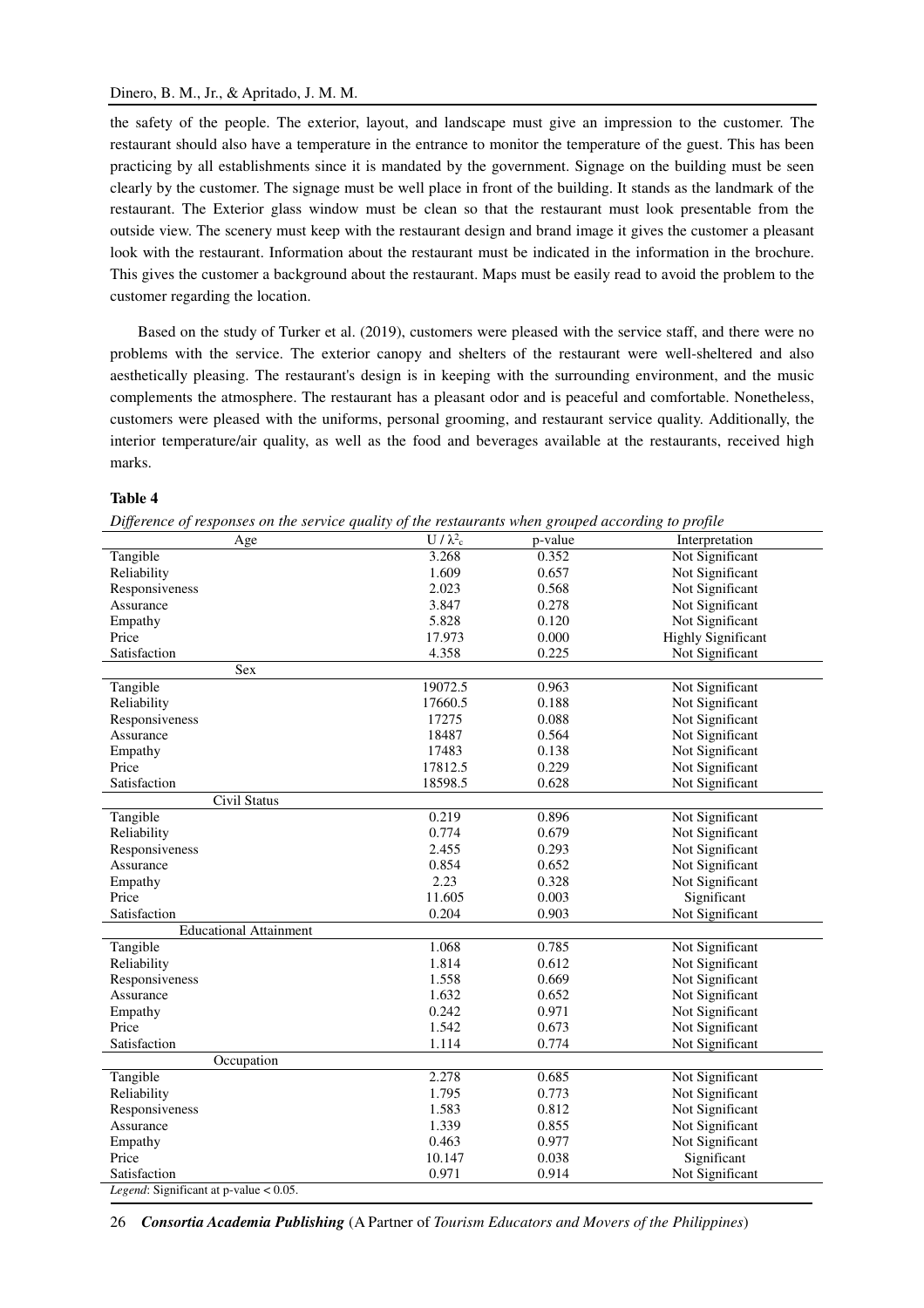Table 4 displays the comparison of responses on the service quality of restaurants. When comparing prices by age ( $p = 0.000$ ), civil status ( $p = 0.003$ ), and occupation ( $p = 0.038$ ), it was discovered that there was a substantial difference in pricing. This was noticed because the resultant p-values were less than the 0.05 alpha level, indicating that the replies were statistically different. According to the results of the post hoc test, respondents aged 22 and under (Generation Z), who are married and work part-time, have a higher opinion of pricing.

The aged 22 years old and below are most dependent on their parents. They just rely on their allowances, therefore, the price of the food in the restaurant matters to them. For those persons whose age is 22 years old and below, most of them are only studying and relying upon their allowance. That is why they have agreed that the food item is expensive and they paid more than their expected price for the food. An expensive price can have an impact on customer satisfaction the disparities in all parameters of service quality the older clients have higher expectations and perceptions of all service quality parameters than younger customers, which is to be expected given their higher income. (Spyridou, 2017) According to the study of Zhong and Moon (2020), one of the important findings was that quality dimensions of a restaurant and the perceived price had positive effects on customer satisfaction. Moreover, they found that a reasonable price could positively and directly affect customers' perceptions toward the quality of a restaurant.

Most like similar to the married respondents, the price of the food matters to them. This group of respondents is very particular with their budgeting in the family. They usually do not intend to spend more their planned. Married couples must budget their expenses because they have a lot to pay, such as house rent, a stipend for going to work, and support for their family. That is why they do not have to pay exorbitant prices for their food. According to Namin (2017)'s research, restaurants can change the prices of their items. They can provide different food sizes at different price points for different target customers. They can also offer lower unit prices for larger purchases. Another suggestion would be to offer a variety of "combo" menus, which will have a lower price compared to the sum of the prices of all items included, to provide more value to their customers. And for those working part-timers, they also value their money since their work is not stable and not earning that much compared to those full-time workers or employees. Hence, employees who temporarily value their money. This type of employee-only receives a basic salary and cannot afford to buy expensive food daily. They must save or allocate their money for other expenses such as rent, bills, and allowance when they go to work because they are only temporarily employed.

The majority of respondents, particularly those aged 22 and under, as well as married couples, and working part-timer place a high value on money. Restaurants must lower their prices so that customers can afford to eat at their establishments. Combination menus are an excellent example of cost-cutting. Combo menus are increasingly popular in restaurants these days. According to Abdullah's (2018)'s research, the majority of customers were satisfied with the service quality provided by restaurateurs. The study also discovered that price fairness has a significant relationship with customer satisfaction. From the study of Namin (2017), he adds that in a competitive market, another strategy would be to keep an eye on the prices offered by the other market players and maintain a competitive pricing strategy. These strategies can assist a restaurant in improving its price-value ratio and achieving higher levels of customer satisfaction, which will eventually result in better behavioral intentions and greater market success. One of the most vulnerable aspects of a product is its price. When a product's price is high, the product's quality is also high. However, if companies raise their prices without improving their quality, customer satisfaction will suffer, implying that price has an impact on customer satisfaction (Cristo et al., 2017).

Table 5 compares responses on servicescape from a specified restaurant when they are categorized by profile variables. Because the resulting p-values were less than 0.05 alpha level, there was a significant difference in staff qualification and service presentation (*p* = 0.006), product/brochures/menus/webpage (*p* = 0.036), and direct/indirect external servicescape ( $p = 0.032$ ) when grouped by age. This indicates that the replies differ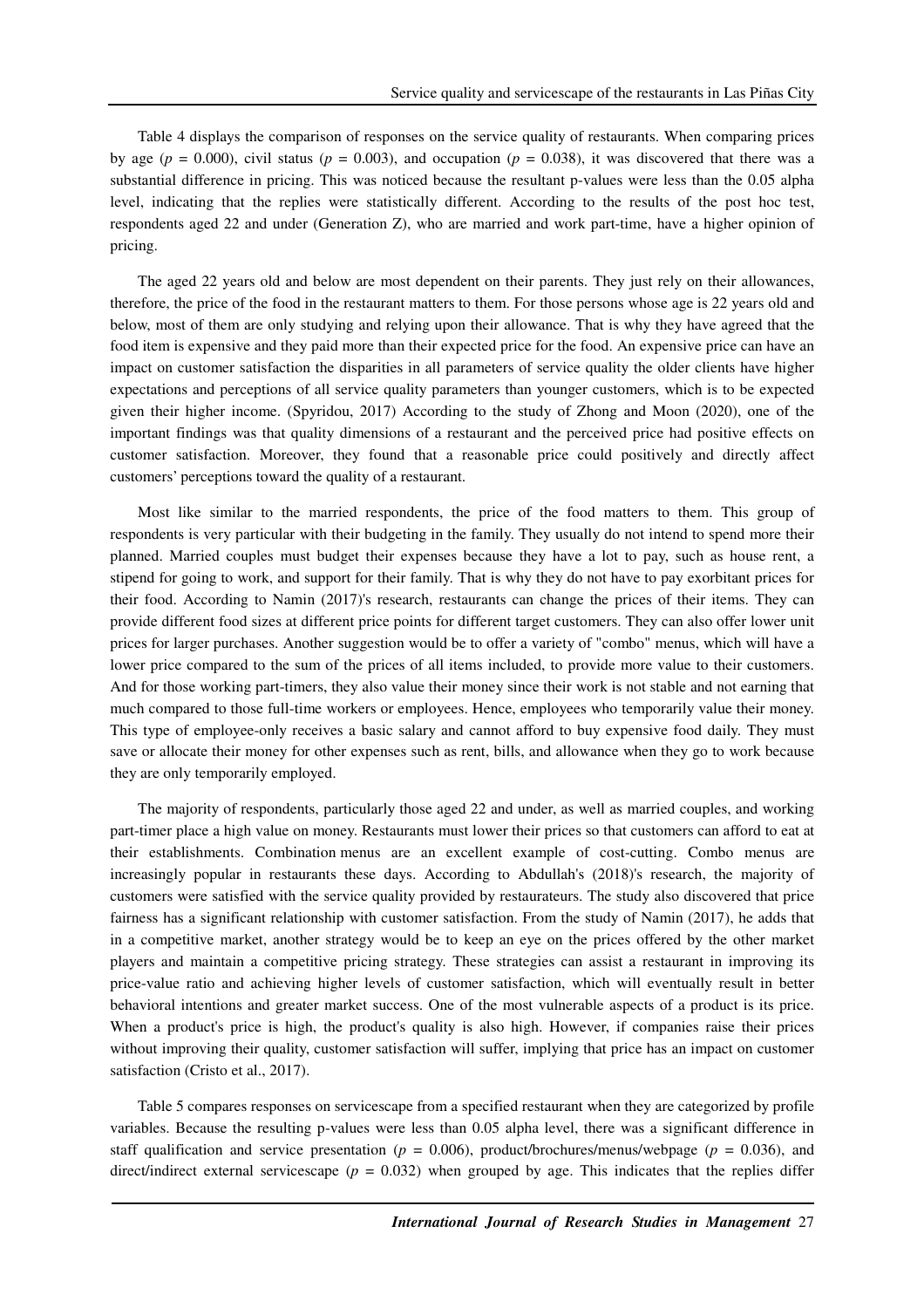statistically, and a pairwise comparison revealed that people aged 22 and under (Generation Z) have higher ratings on the above-mentioned variables.

## **Table 5**

*Difference of responses on the servicescape of the restaurants when grouped according to profile* 

| Age                                                  | $U/\lambda_c^2$ | p-value | Interpretation  |
|------------------------------------------------------|-----------------|---------|-----------------|
| Physical Environment: External Presentation          | 6.621           | 0.085   | Not Significant |
| Physical Environment: Internal Presentation          | 7.498           | 0.058   | Not Significant |
| Qualifications of the staff and Service Presentation | 12.445          | 0.006   | Significant     |
| Interior and Exterior Ambient Conditions             | 7.307           | 0.063   | Not Significant |
| Product/ Brochures/ Menus/ Webpage                   | 8.541           | 0.036   | Significant     |
| Direct/Indirect External Servicescape                | 8.785           | 0.032   | Significant     |
| <b>Sex</b>                                           |                 |         |                 |
| Physical Environment: External Presentation          | 18690.5         | 0.699   | Not Significant |
| Physical Environment: Internal Presentation          | 18493           | 0.569   | Not Significant |
| Qualifications of the staff and Service Presentation | 19114.5         | 0.992   | Not Significant |
| Physical Environment: Internal Presentation          | 18852           | 0.804   | Not Significant |
| Product/ Brochures/ Menus/ Webpage                   | 18720.5         | 0.707   | Not Significant |
| Direct/Indirect External Servicescape                | 18465.5         | 0.528   | Not Significant |
| Civil Status                                         |                 |         |                 |
| Physical Environment: External Presentation          | 4.607           | 0.100   | Not Significant |
| Physical Environment: Internal Presentation          | 2.857           | 0.240   | Not Significant |
| Qualifications of the staff and Service Presentation | 8.577           | 0.014   | Significant     |
| Interior and Exterior Ambient Conditions             | 7.336           | 0.026   | Significant     |
| Product/ Brochures/ Menus/ Webpage                   | 5.63            | 0.060   | Not Significant |
| Direct/Indirect External Servicescape                | 3.707           | 0.157   | Not Significant |
| <b>Educational Attainment</b>                        |                 |         |                 |
| Physical Environment: External Presentation          | 5.651           | 0.130   | Not Significant |
| Physical Environment: Internal Presentation          | 3.335           | 0.343   | Not Significant |
| Qualifications of the staff and Service Presentation | 5.44            | 0.142   | Not Significant |
| Interior and Exterior Ambient Conditions             | 5.672           | 0.129   | Not Significant |
| Product/ Brochures/ Menus/ Webpage                   | 6.503           | 0.090   | Not Significant |
| Direct/Indirect External Servicescape                | 7.163           | 0.067   | Not Significant |
| Occupation                                           |                 |         |                 |
| Physical Environment: External Presentation          | 2.389           | 0.665   | Not Significant |
| Physical Environment: Internal Presentation          | 6.229           | 0.183   | Not Significant |
| Qualifications of the staff and Service Presentation | 7.858           | 0.097   | Not Significant |
| Interior and Exterior Ambient Conditions             | 9.5             | 0.050   | Not Significant |
| Product/ Brochures/ Menus/ Webpage                   | 4.893           | 0.298   | Not Significant |
| Direct/Indirect External Servicescape                | 7.604           | 0.107   | Not Significant |

*Legend*: Significant at p-value < 0.05.

Respondents tend to look at the staff the way how they carry themselves, how they manage the conversation with the customers and they serve or handle the food. Especially, those in the age of 22 years old and below. These respondents aged 22 and under are keenly aware of the qualifications of the staff and how they serve. The restaurant must take action. Staff training on how to deal with customers could be beneficial. When categorized by civil status, there was also a significant difference in personnel qualification, service presentation, and interior and exterior ambient conditions because the p-values were less than the alpha level. As a result, the replies differ significantly, and a post hoc test revealed that married respondents place a higher value on the qualifications of the employees, service presentation, and internal and external ambient conditions. It states that it is necessary to encourage employees to report and assess their performance every week, as well as the restaurant manager to keep track of their performance to have directions to improve the restaurant's service quality (Ngoc & Uyen, 2015).

Respondents would tend to observe how these staffs are qualified for their job. In this case, they are looking into how the staff performs the job. The quality of service given to them is important to them. Moreover, they are meticulous on the service presentation and physical environment of the restaurant. They usually check on how food is being served, handled and how the queries are answered. The ambiance of the place is important to them especially when they are with their children or the whole family. According to the research of Ngoc and Uyen (2015), it is critical to develop an appropriate program and to provide ongoing training on the various aspects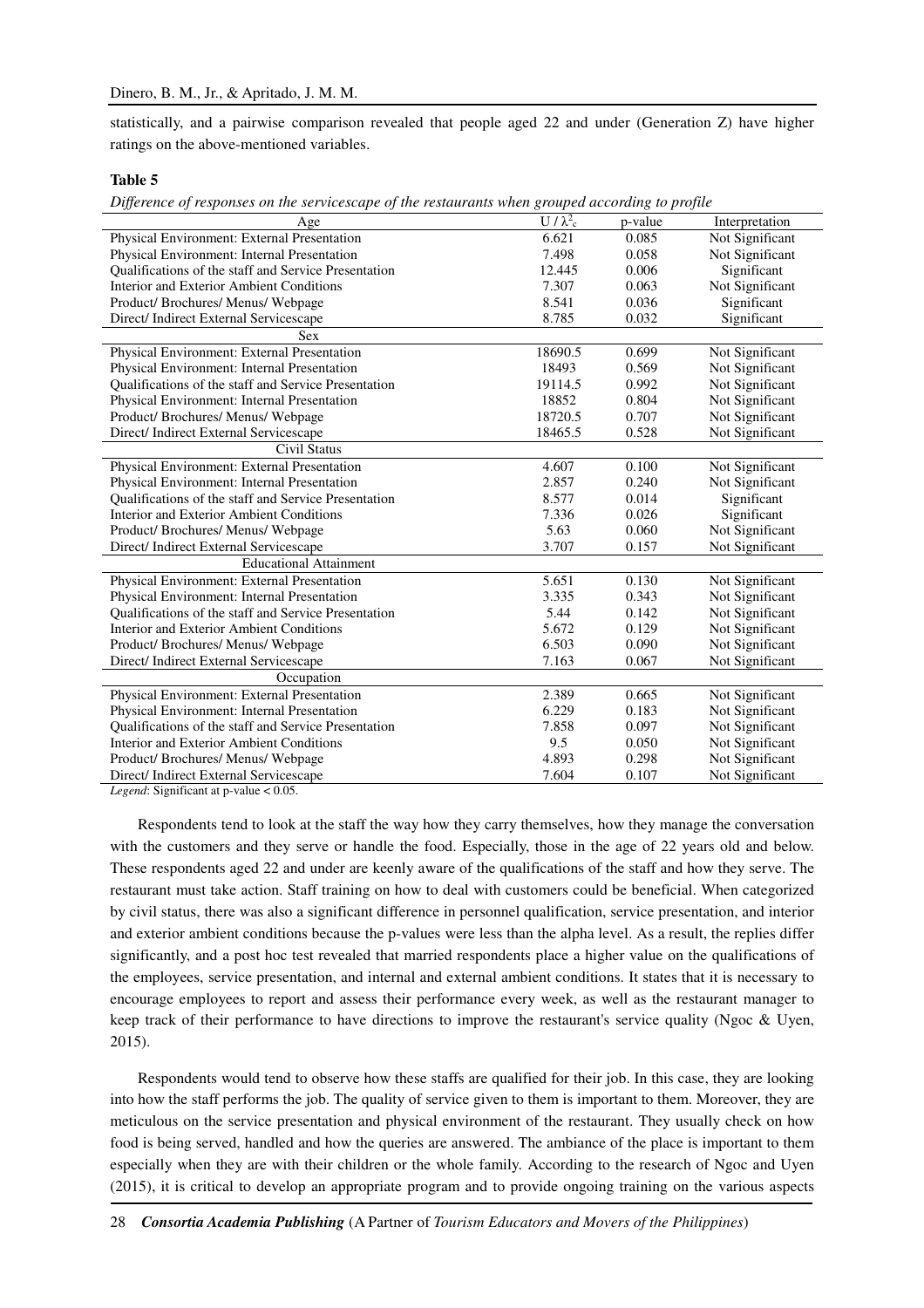that guests are concerned about. Such as: serving skills, speeding up check settlement, knowledge about foods, beverages, and wines served in restaurants, experience, understanding guests' specific needs, and being attentive to strengthening employee ability and improving service quality as well as product quality of luxury restaurants.

## **4. Conclusion**

The majority of the respondents are between the ages of 23 and 38, or generation Y, female, single, college graduates, and full-time employees. Based on the results among the sub-variables of service quality, tangible is the topmost and strongly agreed by the respondents followed by assurance and reliability as agreed. The respondents also pointed to responsiveness and empathy as agreed. However, the price was marked as agree but the least among the sub-variables. Based on the results, among the sub-variables of servicescape, qualifications of the staff and service presentation are highly favored by the respondents followed by the physical environment in terms of internal presentation and product/brochures/menus/webpage then interior and exterior ambient condition and physical environment in terms of external presentation. The least is direct/indirect external servicescape. All sub-variables are strongly agreed upon by the respondents. Based on the results of the service quality survey, that the opinions of 22-year-old respondents differed on restaurant price and servicescape. The married ones, on the other hand, have different perspectives on price and the inside and external climatic circumstances. Furthermore, those who work part-time have differing opinions on price alone. Except for pricing, there is a considerable association between restaurant service quality and service escape.

Based on the findings, it was recommended for Owners, managers, and staff of the restaurant, they may all share responsibilities for ensuring that guests are handled professionally. The restaurant may utilize a customer service checklist to verify if it meets the highest restaurant service standards and always provides an exceptional guest experience. When hiring and training staff members, restaurant management may emphasize skills such as empathy, patience, and the ability to respond quickly when interacting with clients. Restaurant management may develop and promote corporate culture by teaching staff how to follow a set of etiquette norms and how to handle challenging situations. Having restaurant service standards in place makes it easier for the team to provide consistent service. A future researcher could do a similar study with different factors, such as customer service training and interpersonal skills training.

## **5. References**

- Abdullah, D., Hamir, N., Nor, N. M., Krishnaswamy, J., & Rostum, A. M. M. (2018). Food quality, service quality, price fairness, and restaurant re-patronage intention: The mediating role of customer satisfaction. *International Journal of Academic Research in Business and Social Sciences, 8*(17), 211–226. https://doi.org/10.6007/IJARBSS/v8-i17/5226
- Amirudin, N. H. (2013). Price, service quality and customer loyalty: A case of Air Asia. *Southeast Asia Journal of Contemporary Business, Economics, and Law, 2*(1) 2289-1560.
- Associated Press. (2021, April 15) U.S. *News "WHO: Has Surpassed 1 Million Covid-19 Deaths.* Retrieved from,

https://www.usnews.com/news/world/articles/2021-04-15/who-europe-has-surpassed-1-million-covid-1 9-deaths

- Cautela Tvrzská de Gouvêa, A. B., Kyoko Wada, E., & Gonçalves Oliveira, P. S. (2020). Themed restaurants and hospitality: What do young people think? *Journal of Hospitality, 2*(3-4), 72-82.
- Cristo, M., Saerang, D. P. E., & Worang, F. G. (2017). The influence of price, service quality, and physical environment on customer satisfaction. Case study Markobar Cafe Mando Pengaruh Harga. *Journal Emba.,5*(2), 678-686.
- Department of Health. (2020, August 27). *Age-specific population projection, 2020, NCR.pdf*. Retrieve from https://doh.gov.ph/
- Du, P. (2017). *The business plan of Izakaya restaurant in Helsinki*. [Master's, Thesis, Vaasan Ammattikorkeakoulu University of Applied Sciences]. Business Economics and Tourism. Retrieve from,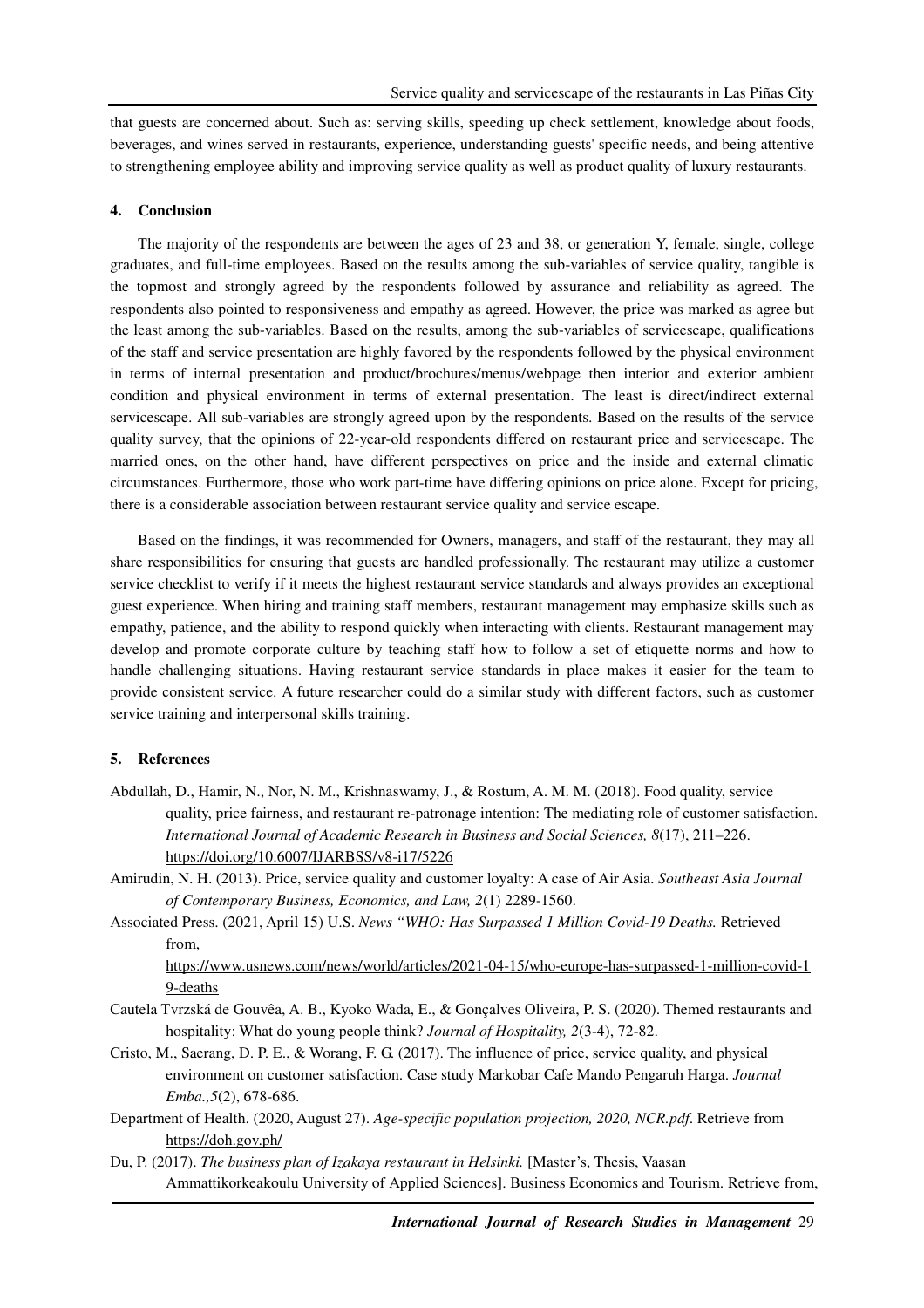https://www.theseus.fi/

- Fleming, A. (2019, May 6). *The guardian*. Table for one: How eating alone is radically changing our diets. Retrieve from https://www.theguardian.com/
- Giebelhausen, M., Chan, E., & Sirianni, N. J. (2016). Fitting restaurant service style to brand image for greater customer satisfaction. *Cornell Hospitality Report, 16*(9), 3-10. https://core.ac.uk
- Grindy, B. (2020). *National restaurant association; restaurant sales and job losses are widespread across segments.* https://restaurant.org/articles/news/restaurant-sales-and-job-loses-are-widespread
- Ivkov, M., Blešić, I., Simat, K., Demirović, D., & Božić, S. (2018). Innovations in the restaurant industry: An exploratory study. *Economics of Agriculture, 63*(4), 1169-1186. https://doi.org/10.5937/ekoPolj1604169I
- Kukanja, M., Gomezelj Omerzel, D., & Kodrič, B. (2016). Ensuring restaurant quality and guests' loyalty: An integrative model based on marketing (7p) approach. *Total Quality Management & Business Excellence, 28*(13-14), 1509–1525. https://doi.org/10.1080/14783363.2016.1150172
- Lap-Kwong, D. (2017). The role of servicescape in hotel buffet restaurant. *Journal of Hotel Business Management, 6*(152). https://doi.org/10.4172/2169-0286.1000152
- Limakrisna, N., & Ali, H. (2016). Model of customer satisfaction: Empirical study at fast food restaurants in Bandung. *International Journal of Business and Commerce, 5(*6). 132-146.
- Marković, S., Raspor, S., & Dorčić, J. (2011). What are the key dimensions of restaurant service quality? An empirical study in the city restaurant settings. *Sustainable Tourism: Socio-Cultural, Environmental and Economic Impact*, 235-249.

McCombes. S. (2020). *Descriptive research*. Retrieve from https://www.scribbr.com

- Namin, A. (2017). Revisiting customers' perception of service quality in fast food restaurants. *Journal of Retailing and Consumer Services, 34,* 70–81. https://doi.org/10.1016/j.jretconser.2016.09.008
- Ngoc, K. M. & Uyen, T. T. (2015, December). Factors affecting guest perceived service quality, product quality, and satisfaction– A study of luxury restaurants in Ho Chi Minh City, Vietnam. *Journal of Advanced Management Science, 3*(4).
- Nguyen, Q., Nisar, T. M., Knox, D., & Prabhakar, G. P. (2018). Understanding customer satisfaction in the UK quick-service restaurant industry. *British Food Journal, 120*(6)*,*  1207–1222*.* https://doi.org/10.1108/bfj-08-2017-0449
- Omar, M. S., Ariffin, H. F., & Ahmad, R. (2016). Service quality, customers' satisfaction and the moderating effects of gender: A study of Arabic restaurants. *Procedia - Social and Behavioral Sciences, 224.*  384-392*.* https://doi.org/10.1016/j.sbspro.2016.05.393
- Philippine Statistics Authority. (2021, March 9). *Employment Situation in January 2021*. Retrieve from, https://psa.gov.ph/
- Spyridou, A. (2017). Perceived service quality and customer revisiting intention: The case of "all you can eat" asian restaurants in southern Taiwan. *Journal of Tourism, Heritage & Services Marketing, 3*(2), 30-38. https://doi.org/10.5281/zenodo.1209129
- Taylor, S., Jr. (2020). The socially distant servicescape: An investigation of consumer preference's during the re-opening phase. *International journal of hospitality management*, 91, 102692. https://doi.org/10.1016/j.ijhm.2020.102692
- Türker, N., Gökkaya, S., & Ayşegül, A. C. A. R. (2019). Measuring the effect of restaurant servicescapes on customer loyalty. *Turizm Akademik Dergisi*, *6*(2), 255-270.
- Uslu, A. (2020). The relationship of service quality dimensions of restaurant enterprises with satisfaction, behavioural intention, ewom, and the moderating effect of atmosphere. *Tourism & Management Studies, 16*(3), 23-35 https://doi.org/10.18089/tms.2020.160303
- Wu, H. C., & Cheng, C. C. (2013). A hierarchical model of service quality in the airline industry. *Journal of Hospitality and Tourism Management, 20*, 13-22. https://doi.org/10.1016/j.jhtm.2013.05.001
- Zhong, Y., & Moon, H. C. (2020). What drives customer satisfaction, loyalty, and happiness in fast-food restaurants in China? Perceived price, service quality, food quality, physical environment quality, and the moderating role of gender. *Foods, 9*(4), 460. https://doi.org/10.3390/foods9040460
- 30 *Consortia Academia Publishing* (A Partner of *Tourism Educators and Movers of the Philippines*)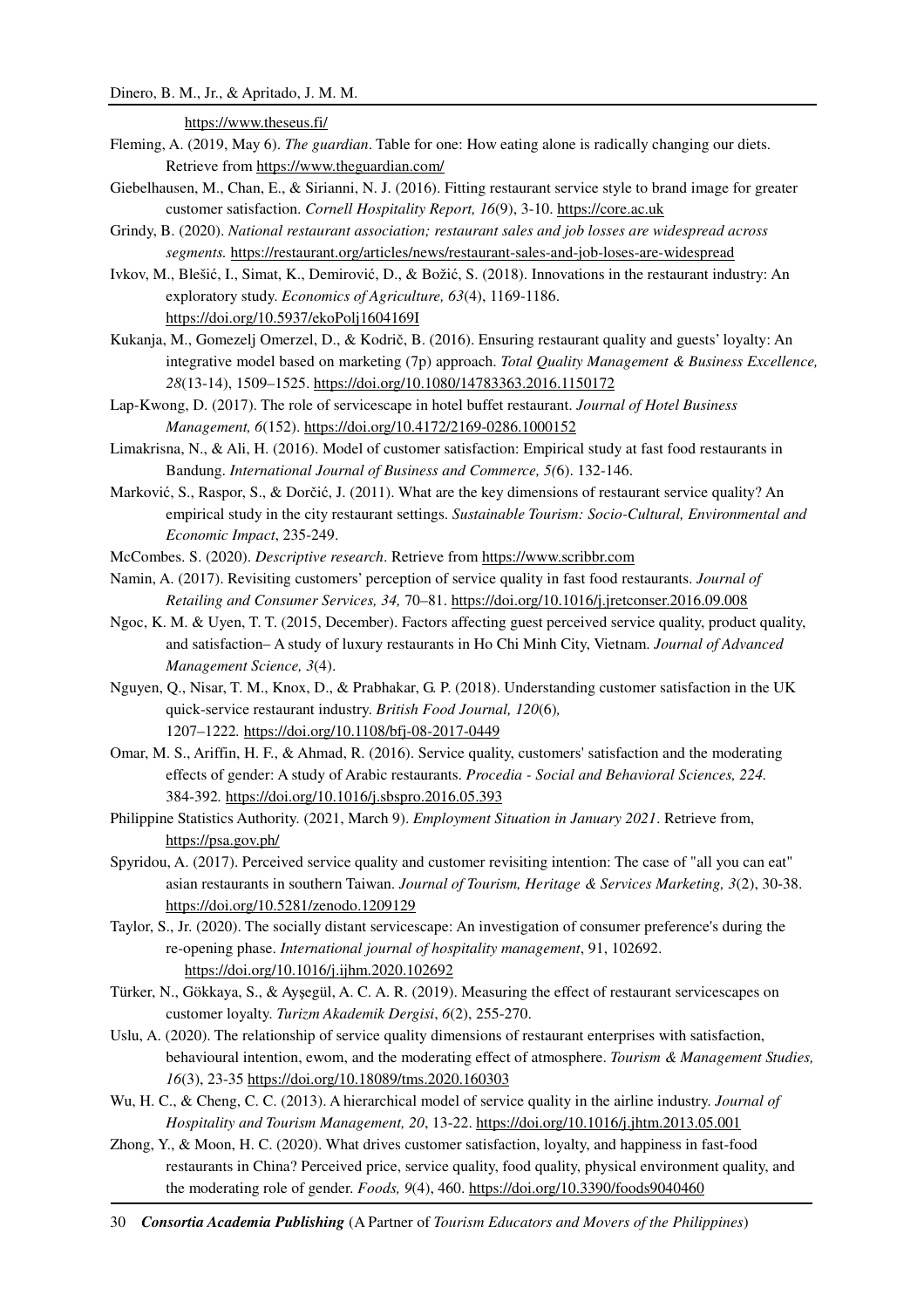## **Appendix. Questionnaire**

Part I. Assess the service quality of the restaurants.

Direction: Please tick or check each item based on the scale. 4 – Strongly Agree 3 – Agree 2 – Disagree 1 – Strongly Disagree

| Tangibles                                                                                                                | $\overline{4}$           | 3 | $\overline{c}$ | 1 |
|--------------------------------------------------------------------------------------------------------------------------|--------------------------|---|----------------|---|
| 1. Visually attractive parking areas and building exteriors                                                              |                          |   |                |   |
| 2. Visually attractive dining area                                                                                       |                          |   |                |   |
| 3. Clean, and appropriately dressed staff; wearing face mask and shield, maintaining physical distancing in dealing with |                          |   |                |   |
| customers                                                                                                                |                          |   |                |   |
| 4. Restaurant's décor typical of its image and price range                                                               |                          |   |                |   |
| 5. Visually attractive menu                                                                                              |                          |   |                |   |
| 6. Clean, properly maintained, and sanitized restrooms                                                                   |                          |   |                |   |
| 7. Clean dining areas with visible color-coded markings on the floor to guide the participants                           |                          |   |                |   |
| 8. Comfortable dining areas with space relative to the social distancing                                                 |                          |   |                |   |
| 9. Chairs and tables set apart of at least 1 meter between guests and one another                                        |                          |   |                |   |
| 10. Comfortable and sanitized seats in the dining room                                                                   |                          |   |                |   |
| 11. Specific number of customers accommodated in the restaurant (limited to 50% of the maximum venue capacity)           |                          |   |                |   |
| Reliability                                                                                                              | 4                        | 3 | $\overline{2}$ | 1 |
| 1. Service at the promised time                                                                                          |                          |   |                |   |
| 2. Dependable and consistent restaurant                                                                                  |                          |   |                |   |
| 3. Quick corrections of wrong service                                                                                    |                          |   |                |   |
| 4. Accurate bill                                                                                                         |                          |   |                |   |
| 5. Error-free served order (food)                                                                                        |                          |   |                |   |
| Responsiveness                                                                                                           | $\overline{\mathcal{L}}$ | 3 | $\overline{c}$ |   |
| 1. Maintaining speed and quality of service during busy times                                                            |                          |   |                |   |
| 2. Provisions of Prompt service                                                                                          |                          |   |                |   |
| 3. Extra effort for handling special requests                                                                            |                          |   |                |   |
| Assurance                                                                                                                | 4                        | 3 | $\overline{2}$ |   |
| 1. The employees can answer questions completely.                                                                        |                          |   |                |   |
| 2. The staff provides a comfortable and confident feeling.                                                               |                          |   |                |   |
| 3. the staff provide information about menu items, their ingredients, and method of preparation                          |                          |   |                |   |
| 4. The customers are feeling safe                                                                                        |                          |   |                |   |
| 5. The staffs are well trained, competent and experienced.                                                               |                          |   |                |   |
| 6. The restaurant supports the employees.                                                                                |                          |   |                |   |
| Empathy                                                                                                                  | 4                        | 3 | $\overline{c}$ |   |
| 1. The employees provide individual attention to the customer.                                                           |                          |   |                |   |
| 2. The staff provides a special feeling to their customer.                                                               |                          |   |                |   |
| 3. The staff anticipates customers' individual needs and wants.                                                          |                          |   |                |   |
| 4. The staff are sympathetic and reassure customers' needs and wants.                                                    |                          |   |                |   |
| 5. The staff makes sure that customers' best interests are at heart.                                                     |                          |   |                |   |
| Price                                                                                                                    | $\overline{4}$           | 3 | $\overline{c}$ | 1 |
| 1. Expensive food item                                                                                                   |                          |   |                |   |
| 2. Paying more than planned                                                                                              |                          |   |                |   |
| Satisfaction                                                                                                             | 4                        | 3 | $\overline{2}$ | 1 |
| 1. Overall satisfaction with dining experience                                                                           |                          |   |                |   |
| 2. Returning to the restaurant                                                                                           |                          |   |                |   |
| 3. Recommending the restaurant to others                                                                                 |                          |   |                |   |
| 4. Excellent quality of service                                                                                          |                          |   |                |   |
|                                                                                                                          |                          |   |                |   |